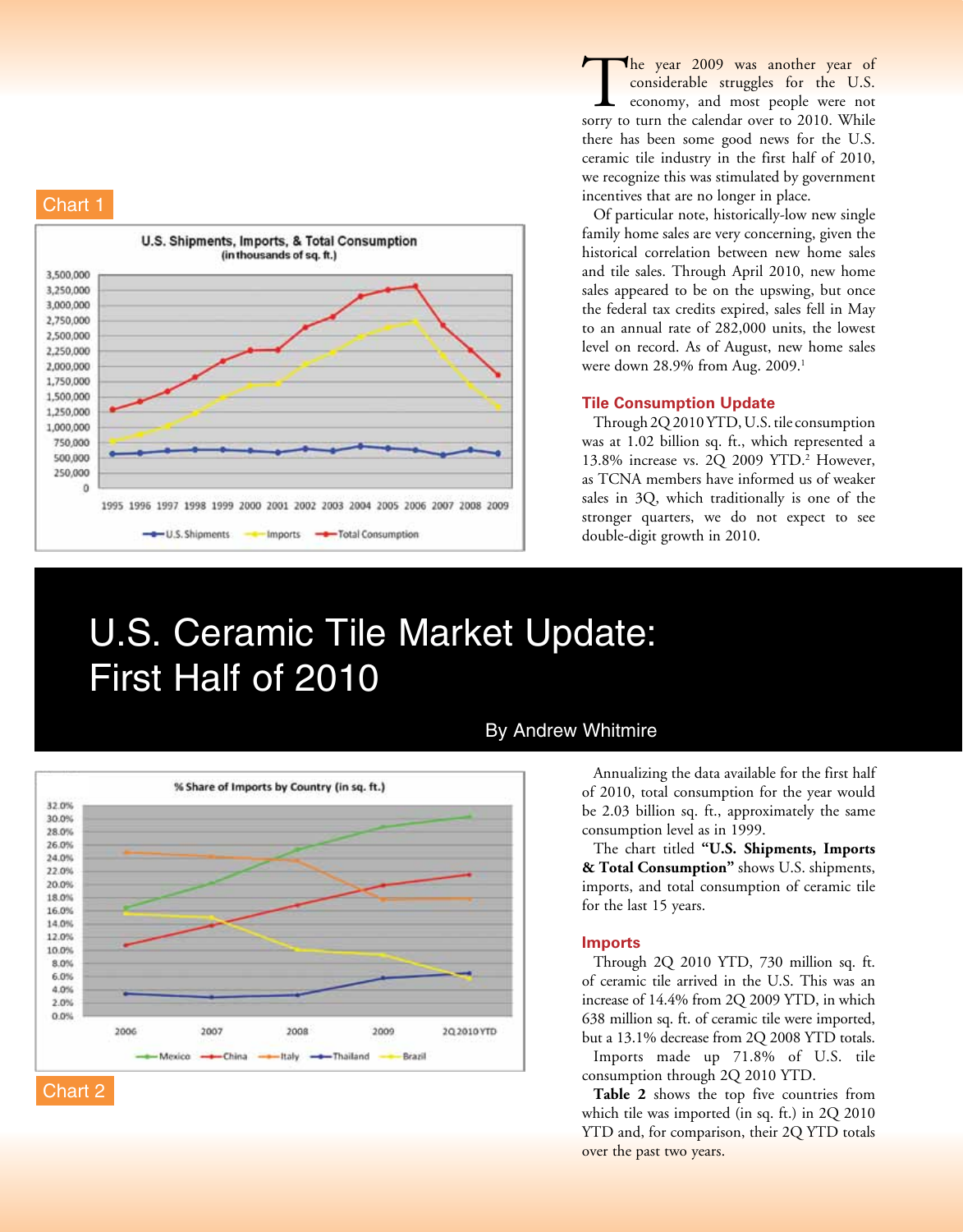Through 2Q 2010 YTD, Mexico remained the top exporter to the U.S. in sq. ft. with a 30.3% share of U.S. imports, its highest on record. Mexico has held the top position since 2008 and has seen its share of U.S. imports steadily increase each of the last seven years.

China held the second position, making up 21.5% of imports (in sq. ft.), down slightly from its all-time high share (21.9%) in 2009. Consumption of Chinese-produced tile has increased significantly over the past decade, rising from 3 million sq. ft. in 2000 to almost 300 million in 2009.

Italy was in third place with a 17.9% share, up from 17.6% in 2009. Prior to last year, however, Italian tile's percent share of imports declined nine years in a row.

Thailand, which in 2009 surpassed Spain as the fifth largest exporter to the U.S., has since also overtaken Brazil to move into fourth place with a 6.5% share.

**Chart 2** (% Share of Imports by Country) shows the percent share of U.S. imports for the top five countries over the past five years.

On a \$ value basis (including duty, freight, and insurance), imports rose 9.5% from 2Q 2009 YTD to 2Q 2010 YTD.

Italy remained the largest exporter to the U.S. in \$ value with a 36.2% share. This was a slight increase from 2Q 2009 YTD, in which it comprised 35.4% of imports (in \$ value).

China and Mexico had the next highest shares in \$ value, comprising 18.5% and 18.1%, respectively.

The average values of tile from the top five countries (based on sq. ft.) from which tile was imported through 2Q 2010 YTD are shown in **Table 3**.

The per unit value of Mexican imports fell 7.0% from 2Q 2009 YTD and was also down 14.5% from 2Q 2008 YTD. Chinese and Italian imports' per unit values fell 2.6% and 2.7%, respectively, from 2Q 2009 YTD.

The per unit value of all tile imports decreased 4.3% from \$0.93 in 2Q 2009 YTD to \$0.89 in 2Q 2010 YTD.<sup>3</sup>

## **Domestic Shipments**

Through 2Q 2010 YTD, domestic shipments were at 309 million sq. ft.,

up 10.9% from 2Q 2009 YTD.

During the recession, domestic shipments have not declined nearly as much as imports. Comparing last year's domestic shipments (571 million sq. ft.) to domestic shipments in 2006 (630 million sq. ft.), the year tile consumption was at its peak, domestic shipments were down 9.3%. During that same timeframe, imports decreased 51.2% from 2.7 billion sq. ft. to 1.3 billion sq ft.<sup>4</sup>

## **Exports**

2Q 2010 YTD U.S. exports were at 22.5 million sq. ft., down 5.4% from 2Q 2009 YTD.

The majority of these exports (in sq. ft.) were to Canada (51.0%) and Mexico  $(32.9\%)$ <sup>5</sup>

#### **Key Economic Factors**

**GDP:** After falling four consecutive quarters for the first time on record, GDP has since increased four quarters in a row. Following a 3.7% increase in 1Q 2010, GDP increased at an annual rate of 1.7% in 2Q 2010.<sup>6</sup>

**U.S. Unemployment Rate:** As of Aug. 2010, the U.S. unemployment rate was at 9.6%. Though this number was down slightly from 9.7% one



| Table 2 |                      |          |                                                                 |                     |  |
|---------|----------------------|----------|-----------------------------------------------------------------|---------------------|--|
| Country | SQ FT 20<br>2010 YTD | SQ FT 20 | SQ FT 20<br>2008 YTD                                            | 2010/2009 2009/2008 |  |
|         |                      |          | .13.7%  221,015,717  183,479,873  212,664,537 20.5%  -13.7%     |                     |  |
|         |                      |          | .41,980,865  156,974,648 127,123,569  141,980,865 23.5%  -10.5% |                     |  |
|         |                      |          | .42.8%  130,474,719 113,011,921 197,732,162 15.5%  -42.8%       |                     |  |
|         |                      |          |                                                                 |                     |  |
|         |                      |          | .30.0%  41,892,515 59,372,449  84,808,107 -29.4%  -30.0%        |                     |  |

| Table 3 | Average values of tile from the top five countries |                                |                                |  |  |  |
|---------|----------------------------------------------------|--------------------------------|--------------------------------|--|--|--|
|         |                                                    |                                |                                |  |  |  |
|         | Value per SQ FT<br>20 2010 YTD                     | Value per SQ FT<br>20 2009 YTD | Value per SQ FT<br>2Q 2008 YTD |  |  |  |
|         |                                                    |                                |                                |  |  |  |
| Country |                                                    |                                |                                |  |  |  |
|         |                                                    |                                |                                |  |  |  |
|         |                                                    |                                |                                |  |  |  |
|         |                                                    |                                |                                |  |  |  |
|         |                                                    |                                |                                |  |  |  |
|         |                                                    |                                |                                |  |  |  |
|         |                                                    |                                |                                |  |  |  |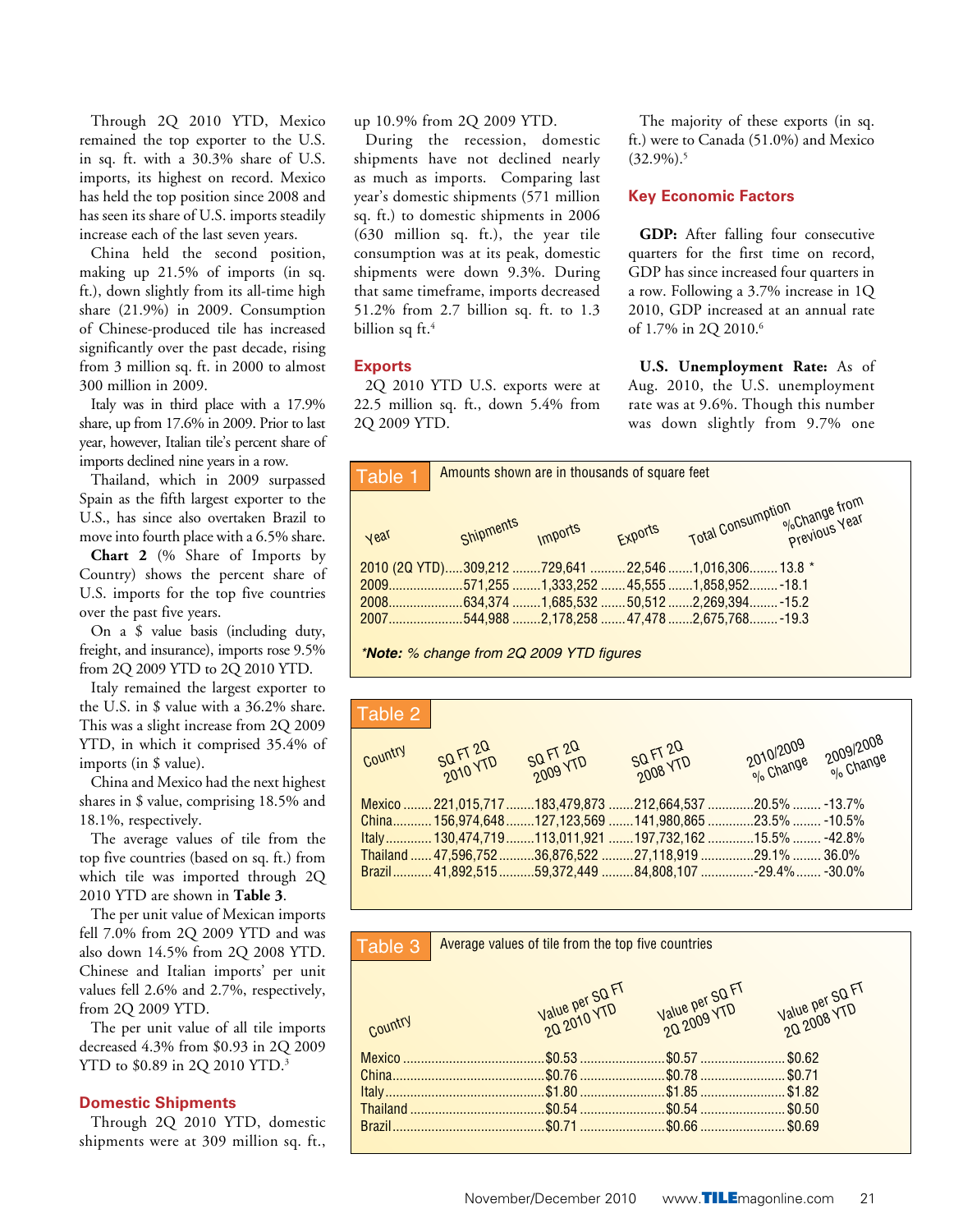year ago (Aug. 2009), it is still very high historically. Prior to last year, unemployment had not risen to such a level since 1983.7

High unemployment continues to make any economic recovery difficult, as those without jobs as well as those who feel insecure about their jobs put off making major purchase decisions such as buying or remodeling a home.

**Mortgage Rates:** Thirty-year fixed mortgage rates in Aug. 2010 were at 4.43%, the lowest rate on record. A year ago (Aug. 2009), the 30-year rate was 5.19%.8

Many housing forecasters predict that although housing starts will reach record lows this year, 2010 will bring considerable gains.

**Housing Starts:** August 2010 new home starts were at a seasonally-adjusted annual rate of 598,000 units. This was a 10.5% increase from the July 2010 total of 541,000 units and a 2.2% increase from Aug. 2009. Single family housing starts in Aug. were at an annual rate of 438,000 units and comprised 73.2% of Aug. total new housing starts.<sup>9</sup>

**Existing Home Sales:** Existing onefamily home sales were at a seasonallyadjusted annual rate of 3.62 million units in Aug. 2010. This was a 7.4% increase from the July 2010 total of 3.37 million units but a 19.2% decrease from Aug. 2009.10